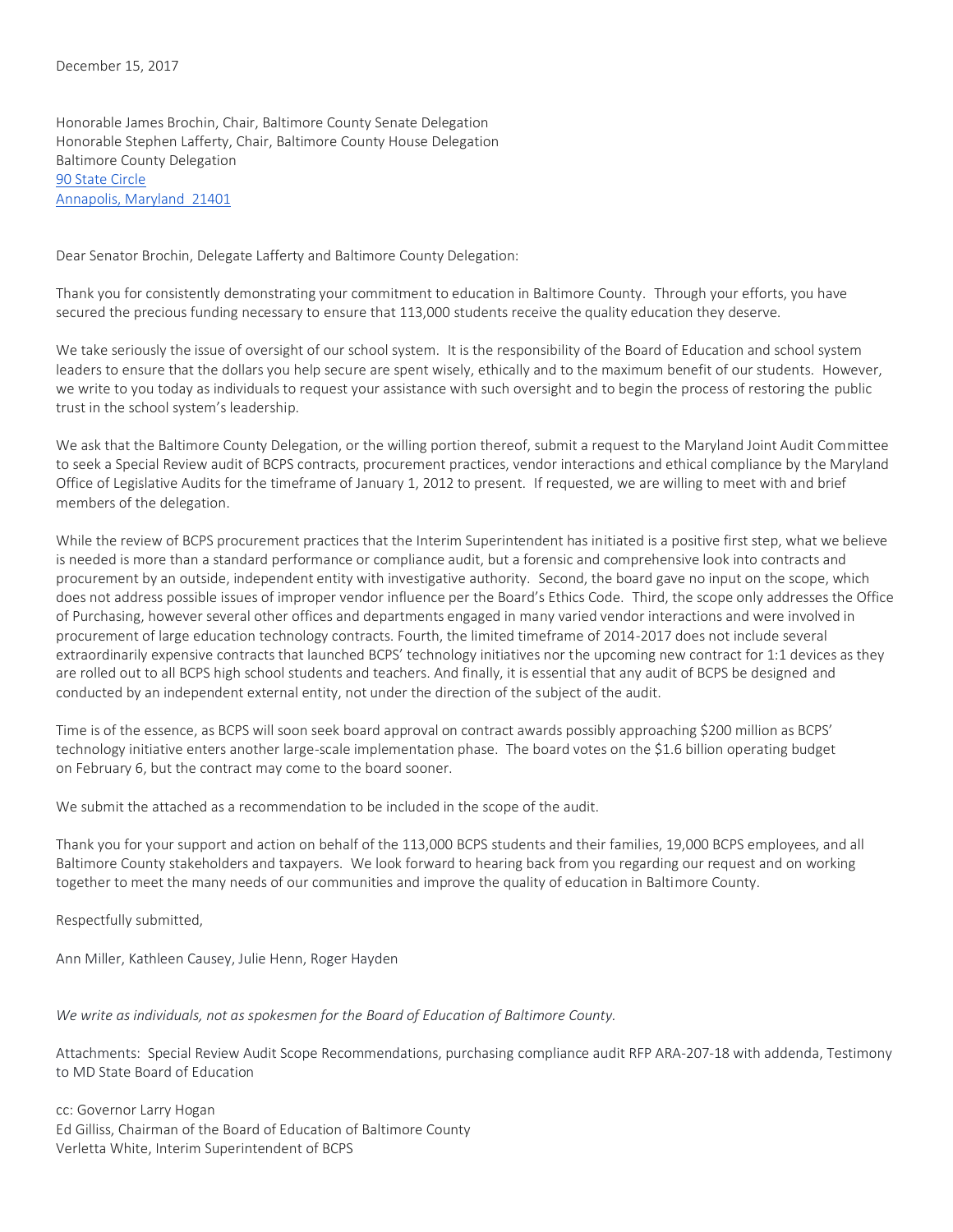### Special Review Audit - Scope Recommendations

We recommend that the audit scope include comprehensive review of the following items, for the timeframe of January 1, 2012 to present:

#### BCPS Contracts

- □ All contracts in excess of \$1M
- $\Box$  All education technology contracts (hardware, software, licensing and services)\*
- $\Box$  All contracts with affiliates or partners of Education Research and Development Institute (ERDI) (listing [below\)](#page-2-0), International Society for Technology in Education (ISTE), Center for Digital Education, Digital Promise, ScholarChip and other technology-related membership organizations.
- □ All no-bid contracts
- □ All piggyback contracts
- $\Box$  All contracts of \$500,000 or less that did not require board authorization per [Board](http://www.bcps.org/system/policies_rules/policies/3000Series/POL3215.pdf) Policy 3215 if renewals and extensions total more than \$500,000
- $\Box$  All contracts for technology-related goods and services acquired through purchasing consortiums
- $\Box$  All contracts with terms and extensions of more than five years
- $\Box$  All contracts with companies having significant (based on cost and/or frequency) interactions (travel, conferences, memberships) with BCPS staff
- $\Box$  Impact studies on systemic digital conversion, Second Language Acquisition Program

\* Including platform related subscriptions, interactive projectors, and including the upcoming new contract for 1:1 devices

### Procurement Practices

Review of procurement procedures for purchases made through:

- $\Box$  Office of the Superintendent
- $\Box$  Office of Communications
- □ Office of Curriculum and Instruction
- □ Office of Magnet Programs
- □ Office of Research and Accountability
- $\Box$  Office of Digital Learning
- $\Box$  Department of Innovative Learning
- D Department of World Languages
- $\Box$  Department of Information Technology
- $\Box$  Others as identified

#### Vendor Interactions

- $\Box$  Professional organizations with which BCPS executive staff have held memberships, names of each BCPS member, dates, cost to BCPS
- $\Box$  Professional organizations with which BCPS executive staff have held positions in the organization, names of each BCPS member, dates, description of position, whether positions where paid and amount of salary
- $\Box$  Professional events held outside of Baltimore County by companies, organizations, or non-profits in which BCPS executive staff have attended remotely or in-person, names of BCPS attendees, dates, locations, cost to BCPS, expense amounts paid by others
- $\Box$  ERDI [partners](http://erdius.org/wp-content/uploads/2017/10/ERDI-Partners.pdf) with whom BCPS executive staff have held memberships, attended professional engagements remotely or in-person, dates of events, BCPS attendees, locations, cost to BCPS, expense amount paid by others
- $\Box$  ERDI [partners](http://erdius.org/wp-content/uploads/2017/10/ERDI-Partners.pdf) who have had contracts with BCPS directly or through resellers or subsidiaries
- $\Box$  External site visits (visitors to BCPS), the visit dates, locations, purpose of event, BCPS attendees, names and positions of outside attendees, copies of sign-in sheets, cost to BCPS, expense amount paid by others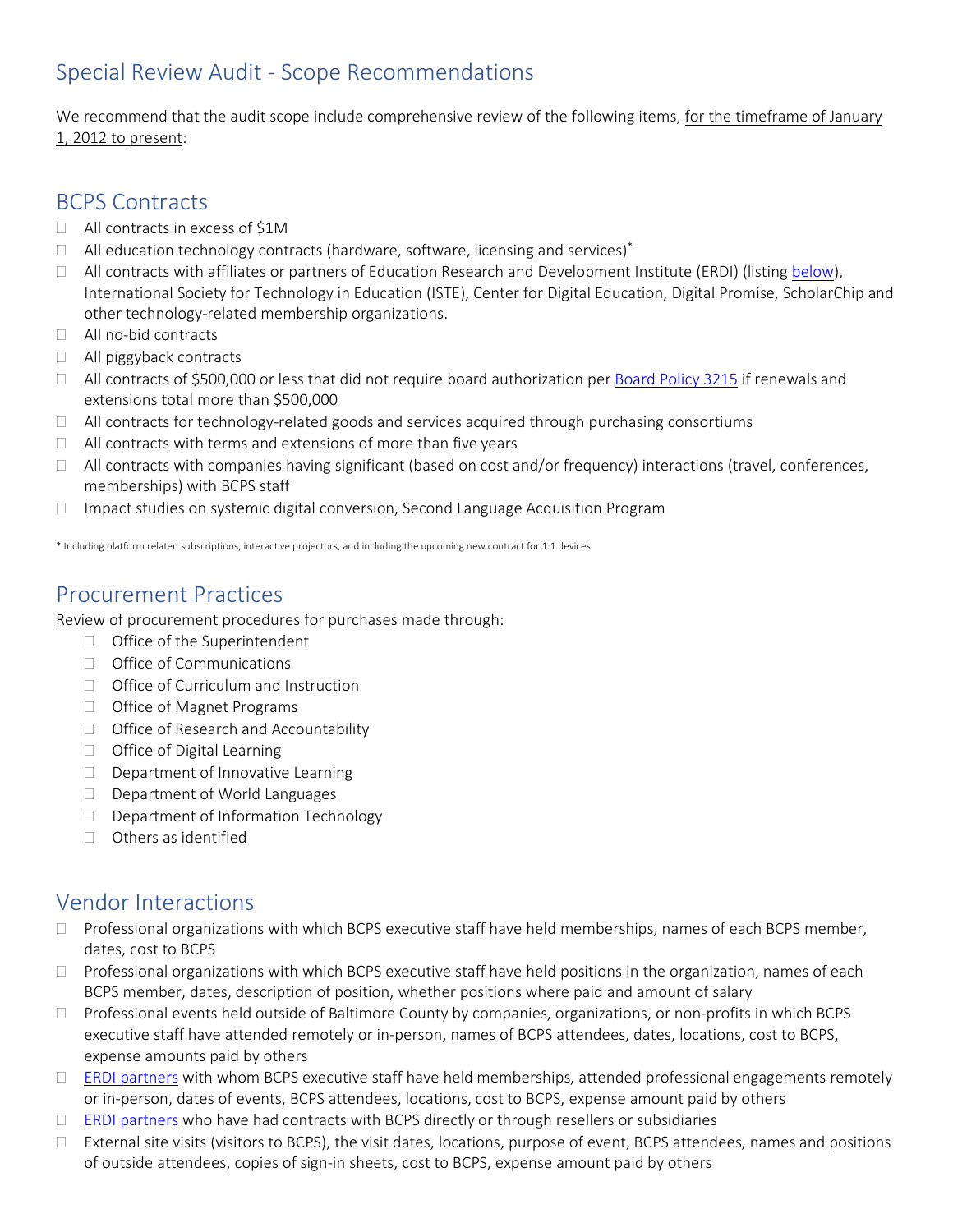- All written approvals required for any of the above, plus any approvals required by BCPS executive staff employment contracts or board policies
- $\Box$  Vendor contributions to The Education Foundation of Baltimore County Public Schools

## Ethical Compliance

- Executive staff expenditures related to travel, conferences, memberships, professional dues
- $\Box$  Financial disclosures for all executive staff
- Expenditures listed in "Other Charges" in the annual Operating Budgets under the Office of the Superintendent
- $\Box$  Remuneration of any type: consulting fees, meals, entertainment, travel, honorarium, etc.

# <span id="page-2-0"></span>Education Research and Development Institute (ERDI) Affiliated Contracts

| Company                                      | <b>Contract Award</b> |
|----------------------------------------------|-----------------------|
| Hewlett Packard/Daly Computers (HP reseller) | \$205M                |
| McGraw Hill                                  | \$15.6M               |
| Discovery Education                          | \$10M                 |
| AdvancePath Academics                        | \$7.6M                |
| Middlebury Interactive Languages             | \$7.5M                |
| Engrade Inc./Custom Computer Specialists     | \$5.3M                |
| Northwest Evaluation Association (MAP)       | \$3.9M                |
| Houghton Mifflin Harcourt/Heinemann          | \$3.4M                |
| Curriculum Associates/iReady                 | \$3.2M                |
| Dreambox Learning                            | \$3.2M                |
| Promethean                                   | \$2.75M               |
| Safari Montage                               | \$2.3M                |
| Code To The Future                           | \$987,000             |
| Blackboard                                   | <b>TBD</b>            |
| Mimio (Boxlight projectors)                  | \$500,000             |
| Lightspeed Technologies                      | <b>TBD</b>            |
| HP/Daly Print Management                     | <b>TBD</b>            |
| Others as discovered                         | <b>TBD</b>            |